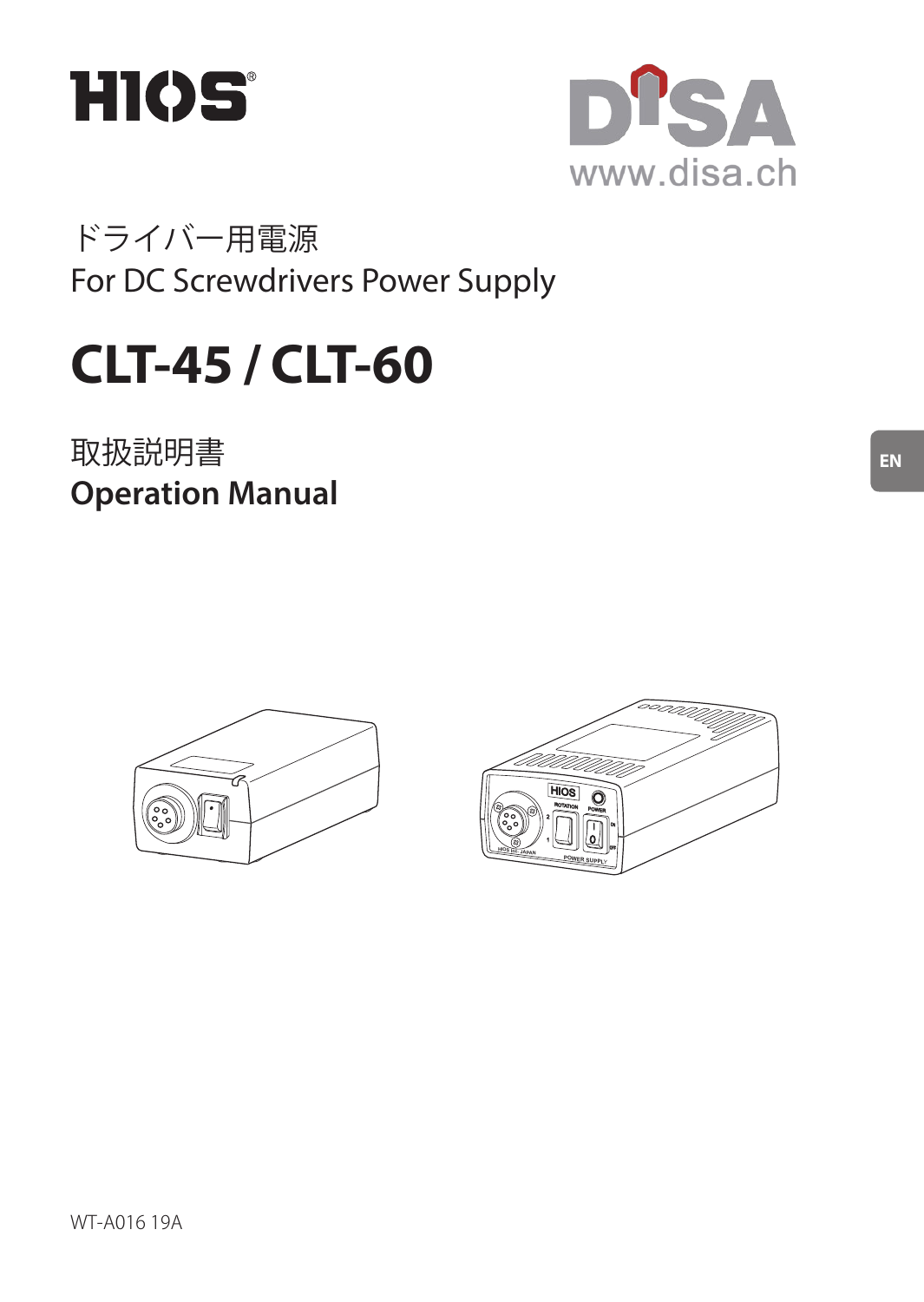Before using this machine, read this section and follow the instructions to properly use this machine.

#### **Installation**

- The unit should be used in a temperature and humidity-controlled room. Keep the unit away from a place with poor ventilation, in dust or metal pieces.
- ◦Do not place any objects on the unit.
- The place to install the unit should be vibration-free and the unit should be securely fixed. If the unit is installed on the wall or on a high place, make sure to use the attached Mounting Bracket to fix it securely.
- ◦Do not install the unit close to high voltage equipments.

#### **Handling**

- ◦Install a leakage breaker and safety breaker on the input power source and connect the ground to use the unit.
- Connect to a power source of the specified voltage.
- ◦Do not use with other drivers or devices except the models listed in this operation manual.
- If the protection circuit works due to overheat, stop operation immediately, pull the power plug from the outlet and send it back to your HIOS distributor for repair.
- The unit may automatically stop in use when the protection circuit works due to overcurrent, etc. Turn off the power switch once and turn it on in 5 seconds for restart.

If the unit stops while in screw fastening, make sure to check the torque of the fastened screw.

- ◦Do not disassemble or modify the unit.
- ◦Do not drop the power Supply or subject it to violent impact.
- ◦Do not drag the unit by its driver cord or AC cord. Keep the cords away from foreign objects, oil or something sharp.
- ◦Make sure to grasp the plug section to disconnect the AC cord from the outlet.
- Turn the unit off and disconnect the AC cord from the outlet when the unit is not in use.
- ◦IMPORTANT SAFETY INSTRUCTIONS-SAVE THESE INSTRUCTIONS.
- ◦DANGER-TO REDUCE THE RISK OF FIRE OR ELECTRIC SHOCK. CAREFULLY FOLLOW THESE **INSTRUCTIONS**

#### **Selection of Power Supply Cord:**

Use in U.S.A. - Use UL Listed detachable power supply cord, No.18AWG,3 conductors, flexible cord, rated 10A, VW-1, 80°C, minimum 1.8 m, maximum 3 m long. Provided with a molded-on, non-polarized attachment plug with a 15A, 125V (NEMA5-15P) or 15A, 250 V (NEMA 6-15P) configuration and a molded-on connector which mates with the Power Inlet.

The following flexible cord type may be used: S, SE, SO, SP-3, SPT-3, ST,STO, SJ, SJE, SJO, SJT, SJTO, SP-2, SPE-2, SPT-2, SV, SVE, SVT.

Use in countries other than U.S.A. - Use IEC60227 certified PVC flexible power supply cord, marked H03VVF or H05VVF, 3C x 0.75 mm<sup>2</sup>, rated min. 10A, 250V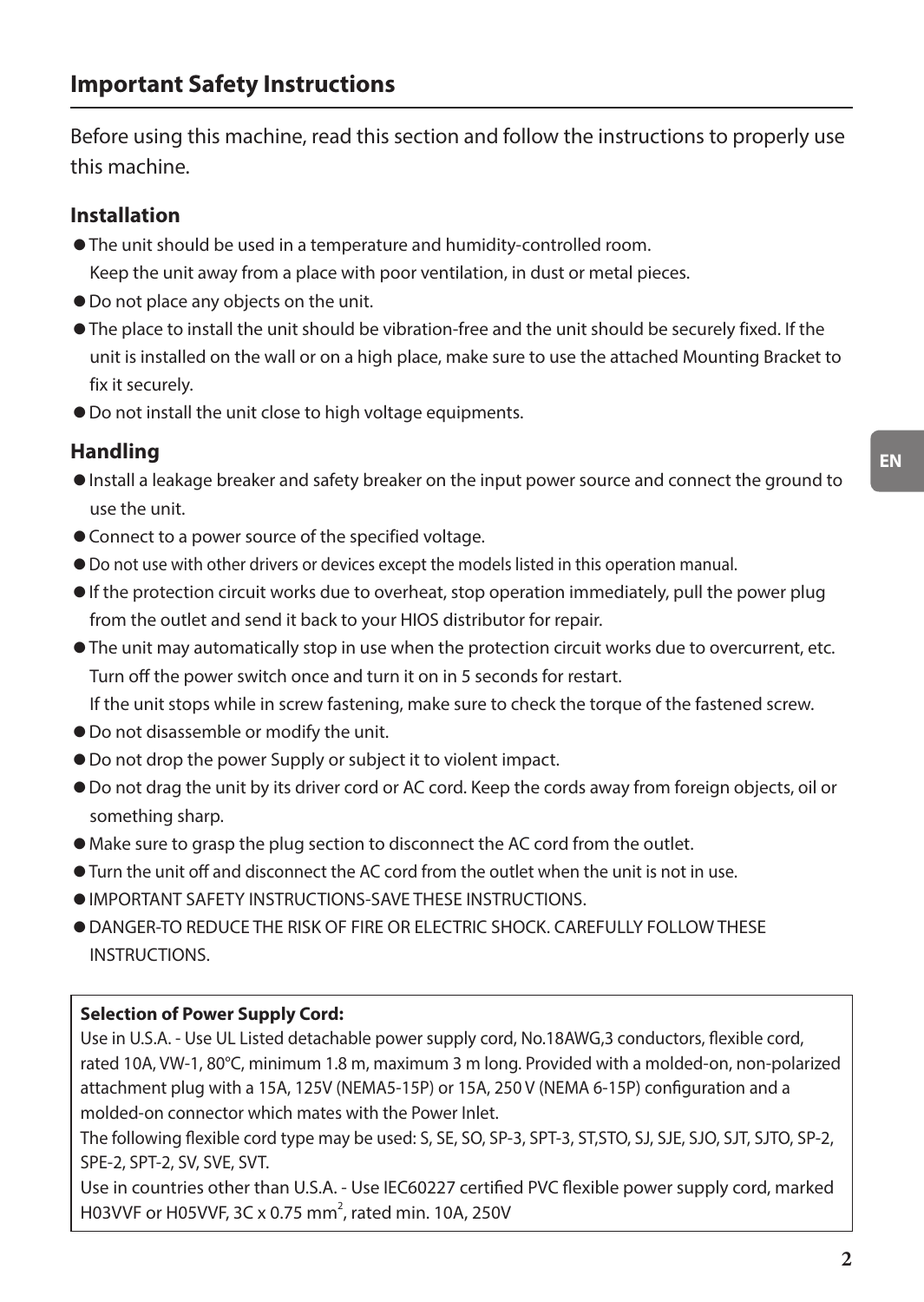### **Accessories**



## **Parts and Their Functions**



- **1** Power Indicator: Lights up when the power switch is turned ON.
- **2** Connector for the Screwdriver: Connect the screwdriver cord.
- 3 **DC Output Switch:** 2 (HI: DC30V)/ 1 (LOW: DC20V)
- 4 **Power Switch:** Turns the power ON or OFF.
- $\blacksquare$  Connector for AC Cord: Connect the power cord.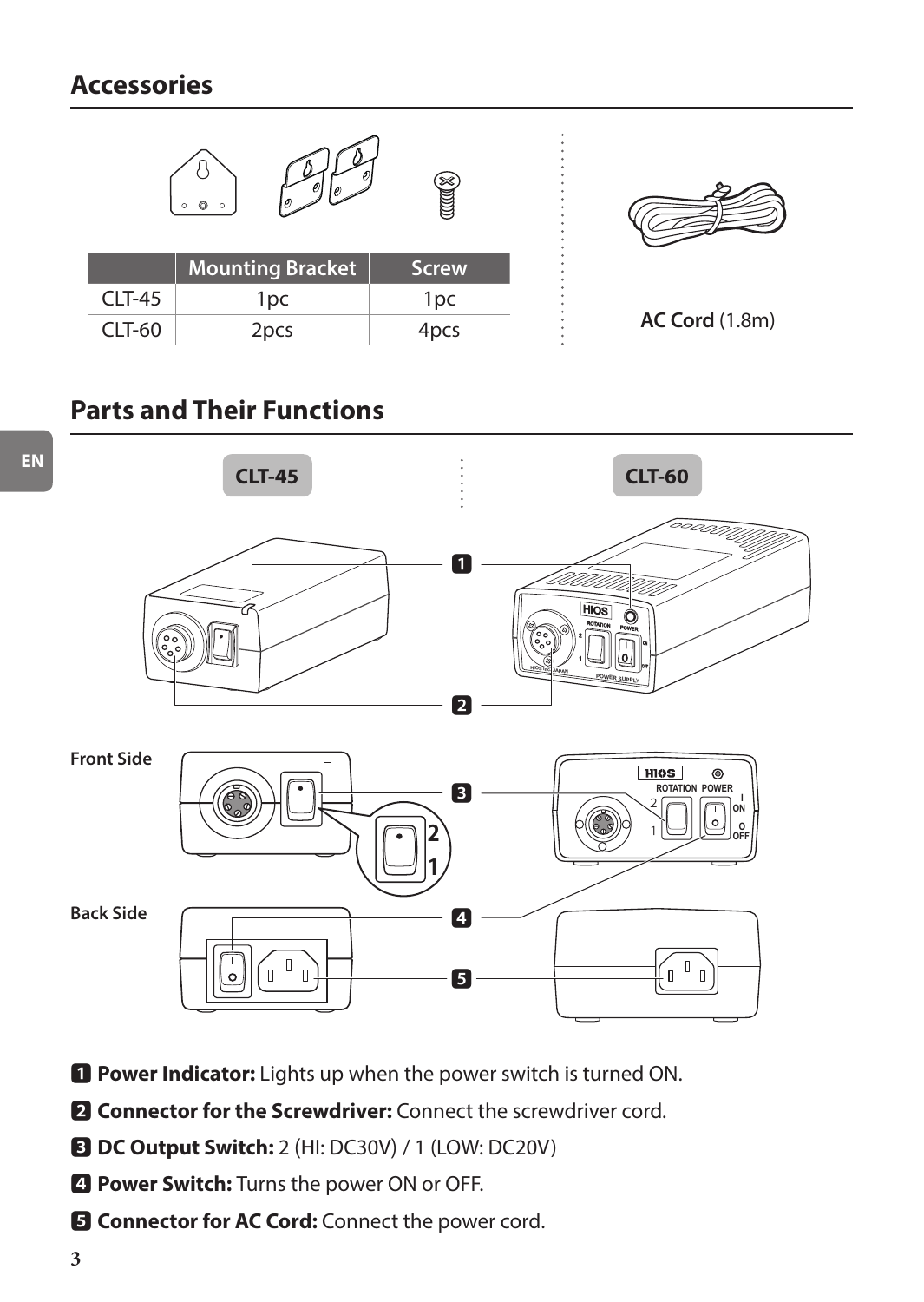# **Compatible Screwdrivers (Including OPC/SS Type)**

### **CLT-45**

| Series | Model                                   |
|--------|-----------------------------------------|
|        | CL-2000/CL-3000/CL-4000/CL-6000/CL-6500 |
| Sς     | SS-2000/SS-3000/SS-4000/SS-6500         |
|        | $\alpha$ -4500/ $\alpha$ -5000          |

### **CLT-60**

| Series | Model                                           |
|--------|-------------------------------------------------|
|        | CL-2000/CL-3000/CL-4000/CL-6000/CL-6500/CL-7000 |
|        | SS-2000/SS-3000/SS-4000/SS-6500/SS-7000         |
|        | α-4500/α-5000/α-6500                            |

\* Use only 2(HI) power outlet with the \*models. These models may not perform properly on 1(LOW) power outlet.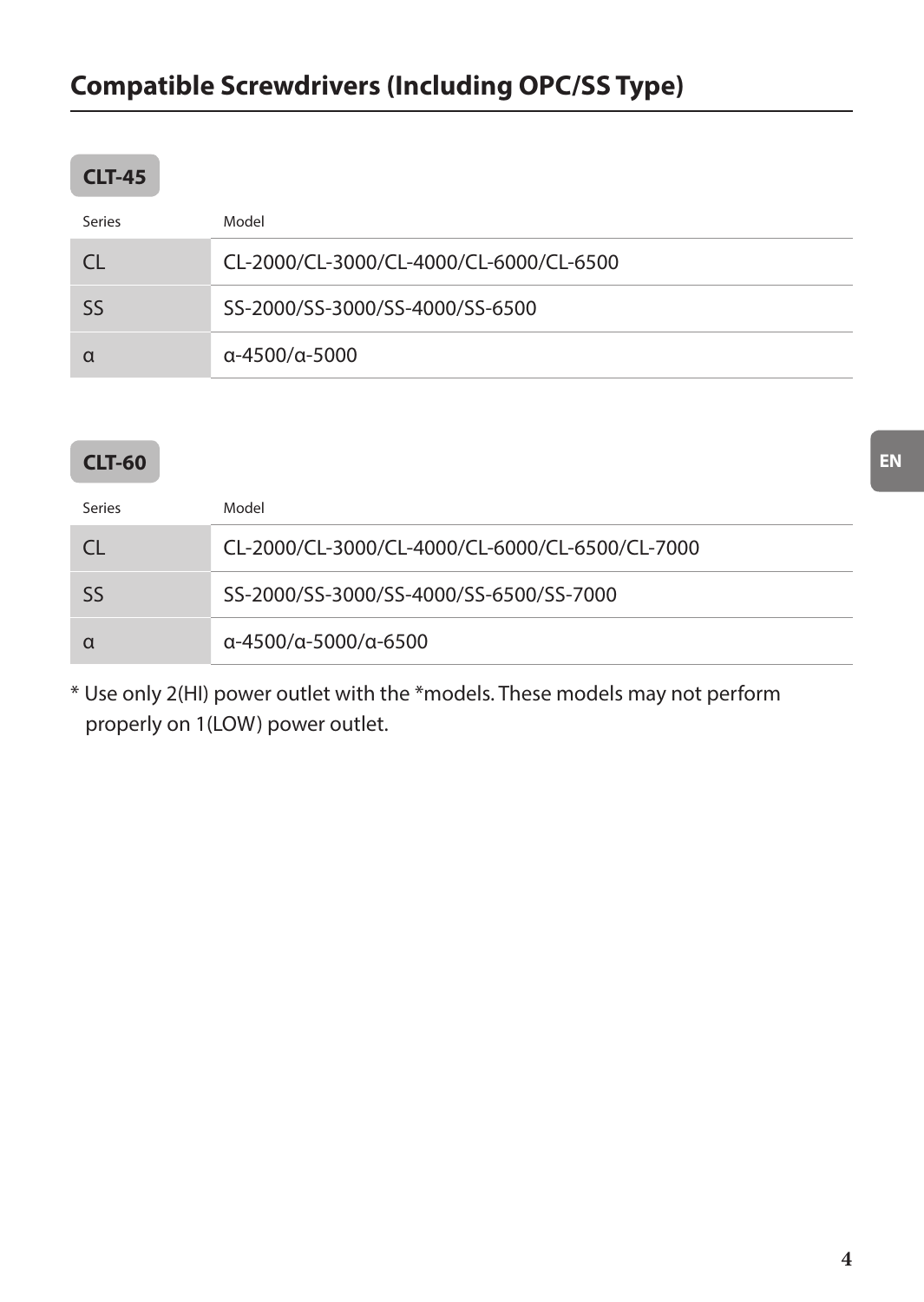Make sure to use the attached Mounting Bracket and the screw to fix the unit securely if you install it on the work table, the wall, etc.





### **Example**

**EN**